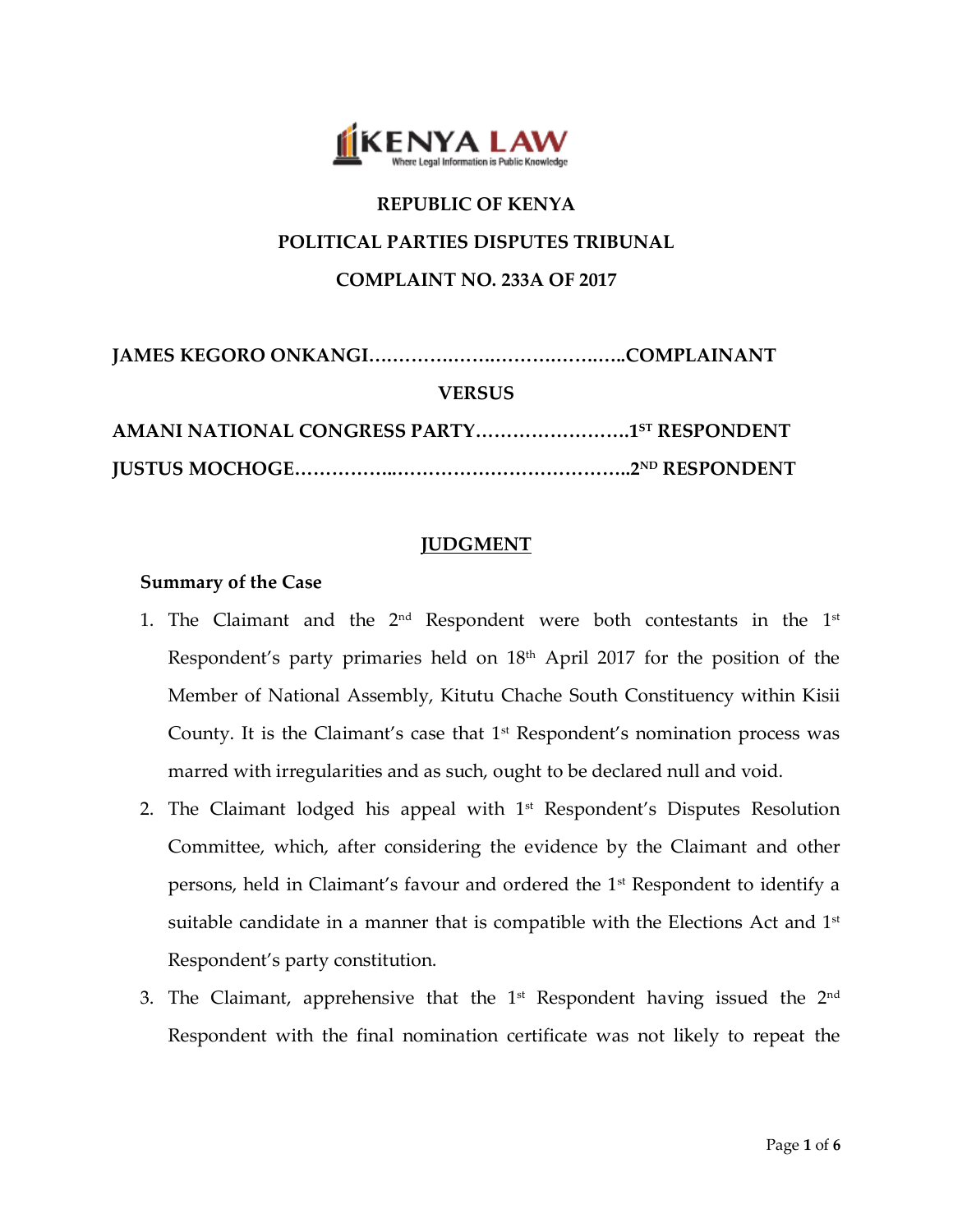nomination as directed by its Disputes Resolution Committee, approached this Tribunal for the following reliefs:

- a) An injunction to restrain the  $1<sup>st</sup>$  and the 2nd Respondent from presenting the 2 nd Respondent's name to the IEBC as the nominee for the position of the Member of National Assembly, Kitutu Chache South Constituency.
- b) An order declaring the 1<sup>st</sup> Respondent's nomination for Kitutu Chache South Constituency irregular, unfair and a nullity.
- c) An order declaring the Claimant as the valid  $1<sup>st</sup>$  Respondent's nominee for the position of the Member of National Assembly, Kitutu Chache South Constituency.
- d) An order directing the  $1<sup>st</sup>$  Respondent to conduct fresh nominations in the alternative for the position of the Member of National Assembly, Kitutu Chache South Constituency.
- 4. In reply, the 2nd Respondent has denied the Claimant's allegation saying the nomination process was credible, free and fair and hence, implored this Tribunal to dismiss the Claimant's complaint forthwith.

## **Issues for Determination**

5. The primary issue for determination is whether the  $1<sup>st</sup>$  Respondent's nominations for the position of the Member of National Assembly, Kitutu Chache South Constituency held on 18<sup>th</sup> April 2017 was free, fair and credible.

#### **Analysis**

6. The requirement for free and fair elections is one of the general principles undergirding Kenya's electoral processes. For an election exercise to be said to have been free and fair, according to *Article 81* of the *Constitution of Kenya, 2010,* the following conditions must be met. They include allowing voting through secret balloting, freedom from violence, intimidation and improper influence or corruption, elections being conducted transparently by an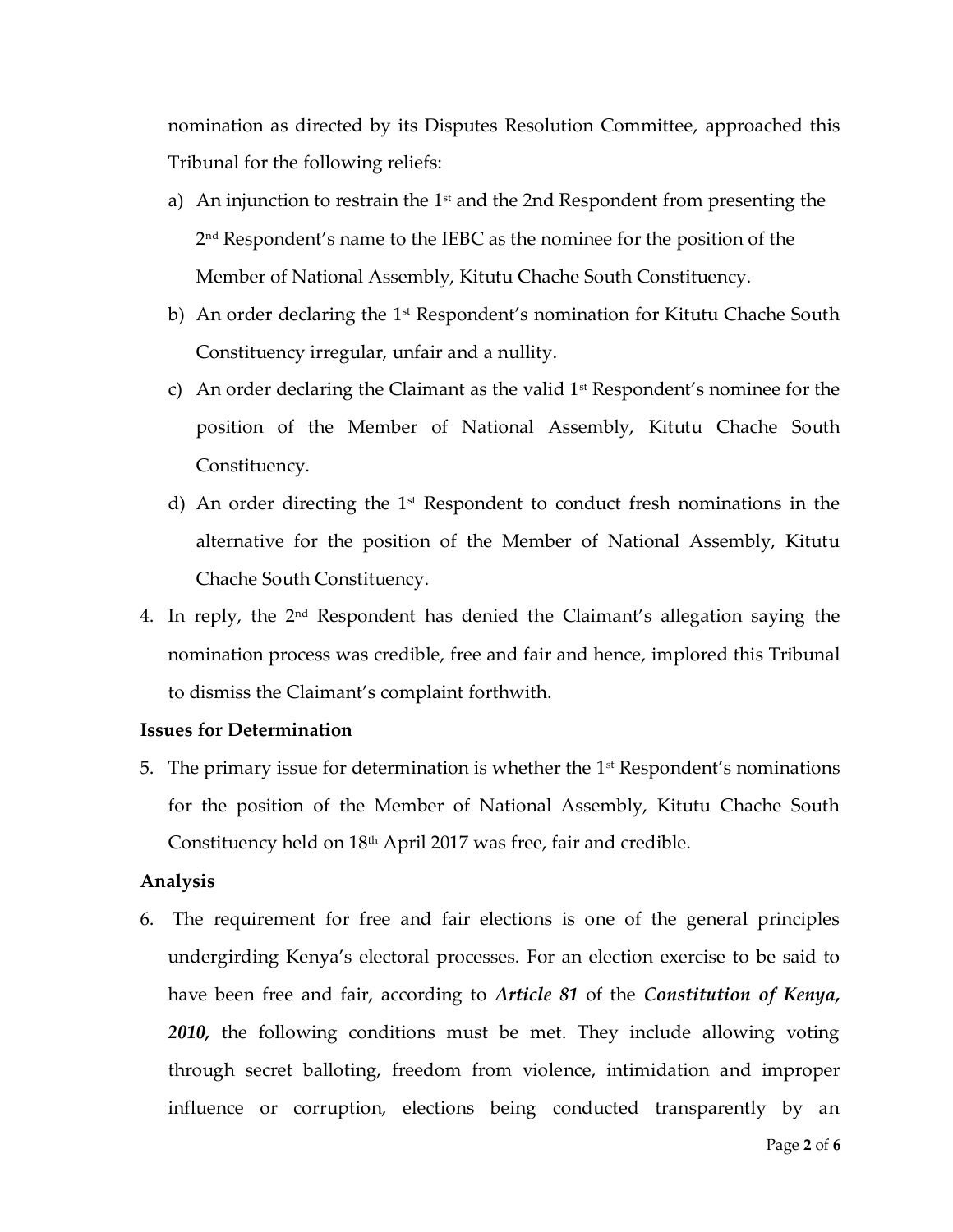independent body and administered in an impartial, neutral, efficient, accurate and accountable manner.

- 7. These requirements also underlie the citizens' rights and freedoms contained in *Article 38* of the *Constitution of Kenya, 2010,* and as such, are binding on political parties' nomination processes. *Article 38* guarantees the right of every citizen to make political choices, which includes the right to form and participate in the activities of a political party. In this regard, one has the right to take part in a free, fair and regular elections based on universal suffrage and the free expression of will to vie for any office of any political party to which such a person is a member.
- 8. To this end, *Article 91 (1) (d)* of the Constitution specifically obligates political parties in Kenya to abide by the democratic principles of good governance, promote and practice democracy through regular, fair and free elections within the party. To fulfil these constitutional requirements, *section 9* of the *Political Parties Act, 2011* read together with the *Second Schedule* of the same sets out the key issues that must be contained in the constitutions of all duly registered political parties in Kenya.
- 9. The relevant issue for our purposes in the matter is the rule that a political party constitution must establish guidelines for, among other things, the nomination of candidates for elections.
- 10. The  $1<sup>st</sup>$  Respondent's nomination rules also guarantee the rights and freedoms of their members to a free, fair and credible elections. As a political party that is duly registered in Kenya, the 1<sup>st</sup> Respondent owed to its members the obligation to conduct a free, fair and credible nomination process. This meant, among other things, that the exercise ought to have been free from violence, intimidation of voters or influence by corruption and accurate recording of the results of votes balloted by the Returning Officer.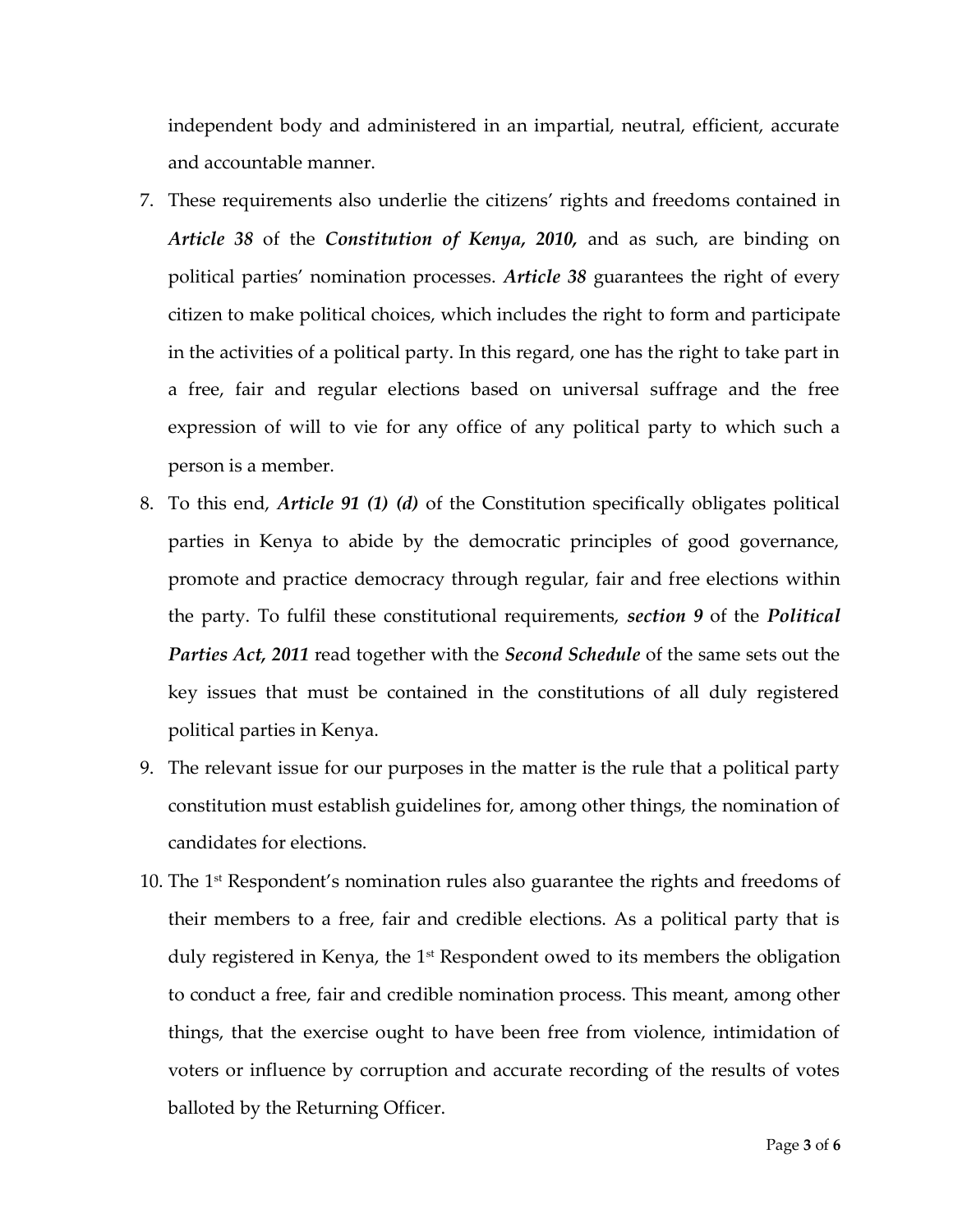- 11. The Claimant swore affidavit citing several incidences of electoral malpractices. These included late arrival of ballot boxes and ballot papers at the polling stations, several polling centres did not receive voting materials and thus no voting took place, loss of ballot papers, ballot boxes and failure to announce results, ballot boxes in certain areas being delivered by the Claimant's rival and failure to use party register to conduct the nomination process.
- 12. The 1<sup>st</sup> Respondent's Disputes Resolution Committee also concurred with the Claimant's observations that the  $1<sup>st</sup>$  Respondent's nomination exercise for the position of the Member of National Assembly, Kitutu Chache South Constituency did not meet the requirements for a free, fair and credible election and as such, ordered the 1<sup>st</sup> Respondent to settle on a methodology to determine a suitable candidate for the said position.
- 13. Question: what is the correct methodology for determining the suitable candidate in this case, should it be through a party primary exercise or direct nomination?
- 14. To answer this question, it is vital seeking recourse to the provisions of the  $1^\text{st}$ Respondent's party constitution. *Rules 8.11* and *8.12* of the said constitution establishes two ways of determining the nominee for an election. *Rule 8.11* deals with direct nomination while *rule* 8.12 is concerned with nominations through a party primary process. The rules provide:

*Rule 8.11 "Where there is only one successful applicant or the applicant unopposed such applicant shall be declared the ANC candidate."*

*Rule 8.12 "If there is more than one aspirant, the National Elections Board will prepare and announce the list of all approved applicants and organise party nominations as appropriate."* 

15. Clearly, there was more than one aspirant who had shown interest in the nomination for the position of the Member of National Assembly, Kitutu Chache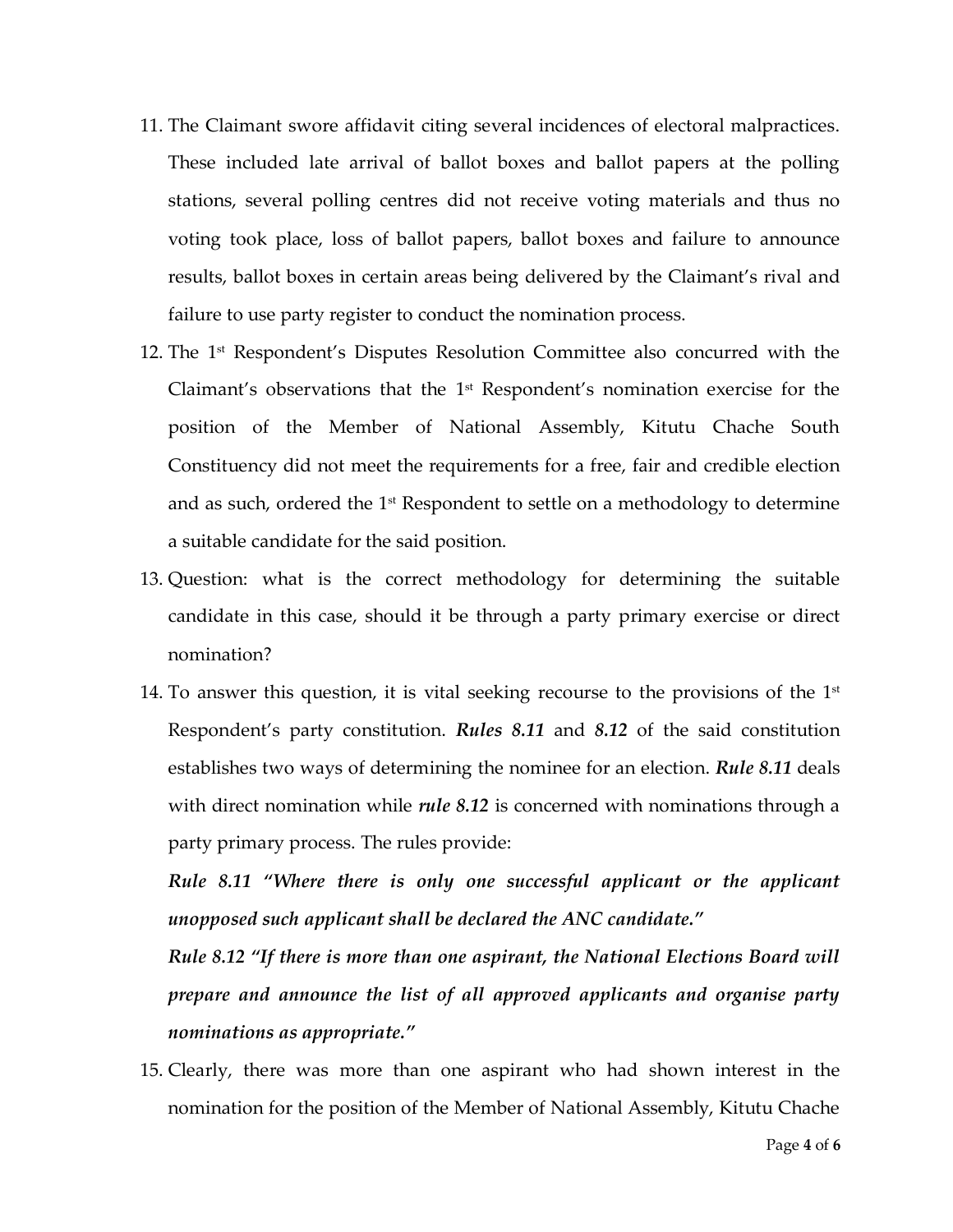South Constituency on the  $1<sup>st</sup>$  Respondent's party ticket. For this reason, it would only be fair and just to give the 1<sup>st</sup> Respondent's party members the opportunity to exercise their democratic right in accordance with *Articles 38, 81* and *91* of the *Constitution* and nominate their preferred candidate that is between the Claimant and other aspirants.

16. To this end, we hold the view that correct methodology for determining the  $1<sup>st</sup>$ Respondent's nominee for the position of the Member of National Assembly, Kitutu Chache South Constituency is through a party primary process and not direct nomination. Accordingly, this Tribunal agrees with the Claimant in so far as it relates to directing the  $1<sup>st</sup>$  Respondent to conduct fresh nominations for the position of the Member of National Assembly, Kitutu Chache South Constituency.

### **Orders**

- 17. In the premises, this Tribunal orders as follows:
	- *a) That the Claimant's case be and is hereby allowed with respect to prayers (a) (b) and (d).*
	- *b) That the 1st Respondent be and is hereby restrained from issuing the final nomination certificate to any other person for the position of the Member of National Assembly, Kitutu Chache South Constituency, Kisii County.*
	- *c) That, in the event that the 1st Respondent has issued the final nomination certificate to the 2nd Respondent or any another individual for the position of the Member of National Assembly, Kitutu Chache South Constituency, Kisii County, the same is hereby declared null and void.*
	- *d) That the 1st Respondent be and is hereby restrained from presenting the 2nd Respondent's name to the Independent Electoral and Boundaries Commission as the valid nominee for the position of the Member of National Assembly, Kitutu Chache South Constituency, Kisii County.*